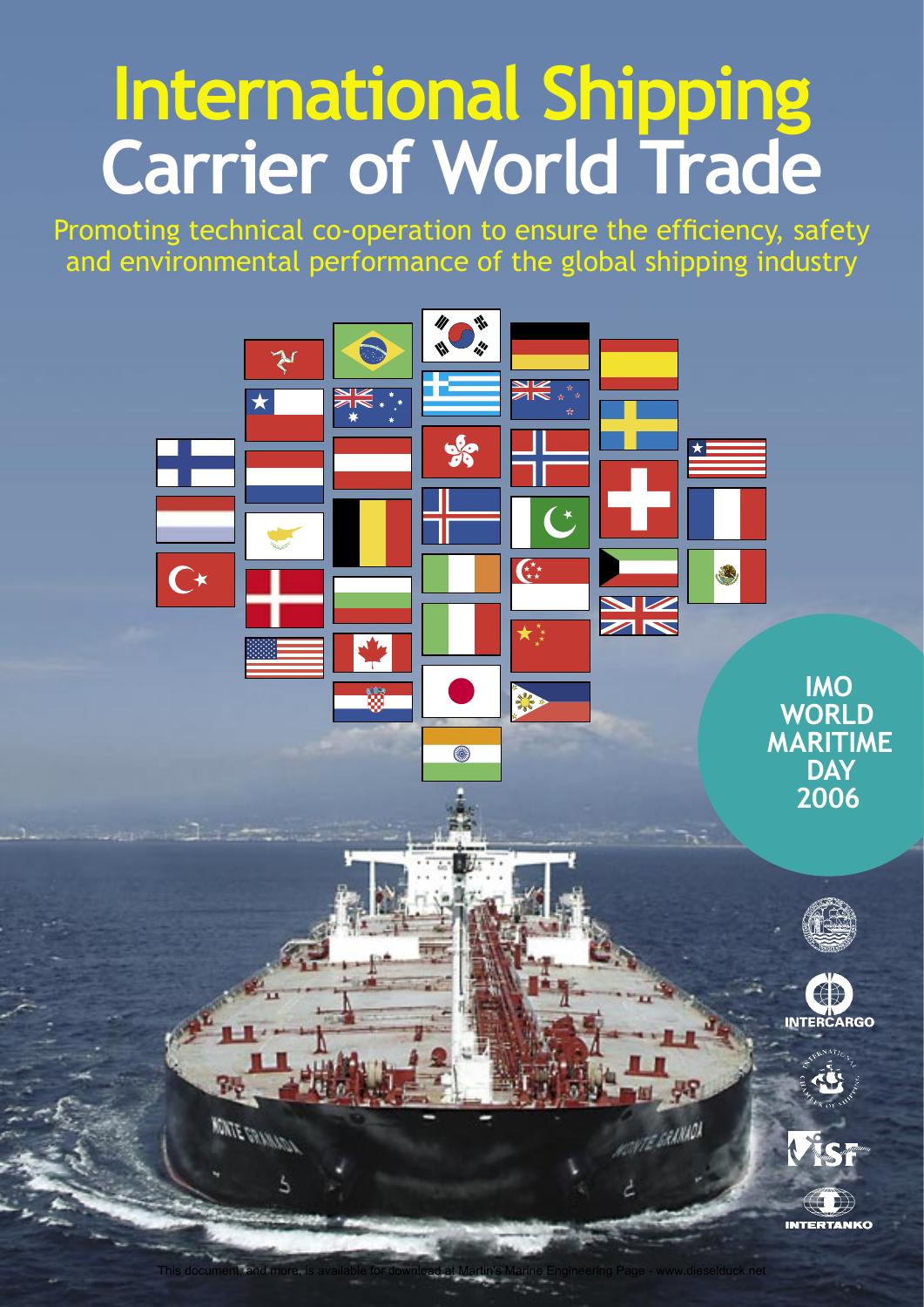## IMO World Maritime Day

The theme of the 2006 United Nations International Maritime Organization (IMO) World Maritime Day is 'Technical Co-operation: IMO's response to the 2005 world summit'.

The following information has been prepared by the Round Table of international shipping associations – BIMCO, INTERCARGO, INTERNATIONAL CHAMBER OF SHIPPING/INTERNATIONAL SHIPPING FEDERATION and INTERTANKO.

It is also supported by the national shipowners' associations of Australia, Austria, Belgium, Brazil, Bulgaria, Canada, Chile, China, Croatia, Cyprus, Denmark, Finland, France, Germany, Greece, Hong Kong - China, Iceland, India, Ireland, Isle of Man, Italy, Japan, Korea, Kuwait, Liberia, Luxembourg, Mexico, Netherlands, New Zealand, Norway, Pakistan, Philippines, Singapore, Spain, Sweden, Switzerland, Turkey, United Kingdom and the United States.

For more information about the shipping industry see:

## www.shippingfacts.com



# International Shipping – Carrier of World Trade

#### **The international shipping industry is responsible for the carriage of 90% of world trade and is the life blood of the global economy.**

Without shipping, it would simply not be possible to conduct intercontinental trade, the bulk transport of raw materials or the import/ export of affordable food and manufactured goods – half the world would starve and the other half would freeze!



Ships are technically sophisticated, high value assets (the largest hi-tech vessels can cost over US \$150 million to build) and the operation of merchant ships generates an estimated annual income approaching US\$500 billion in freight rates, representing about 5% of the total global economy.

It is the availability, low cost and efficiency of maritime transport that has made possible the large shift towards industrial production in Asia, which has in large part been responsible for recent improvements in global living standards.

World trade continues to grow and the international shipping industry has responded to demand for its services. Recently, the industry has enjoyed what has become the longest sustained period of buoyant markets within living memory. Shipping markets are cyclical and notoriously volatile, and today's unprecedented markets are unlikely to continue for ever. However, virtually all sectors of the industry have benefited from the recent global shipping boom.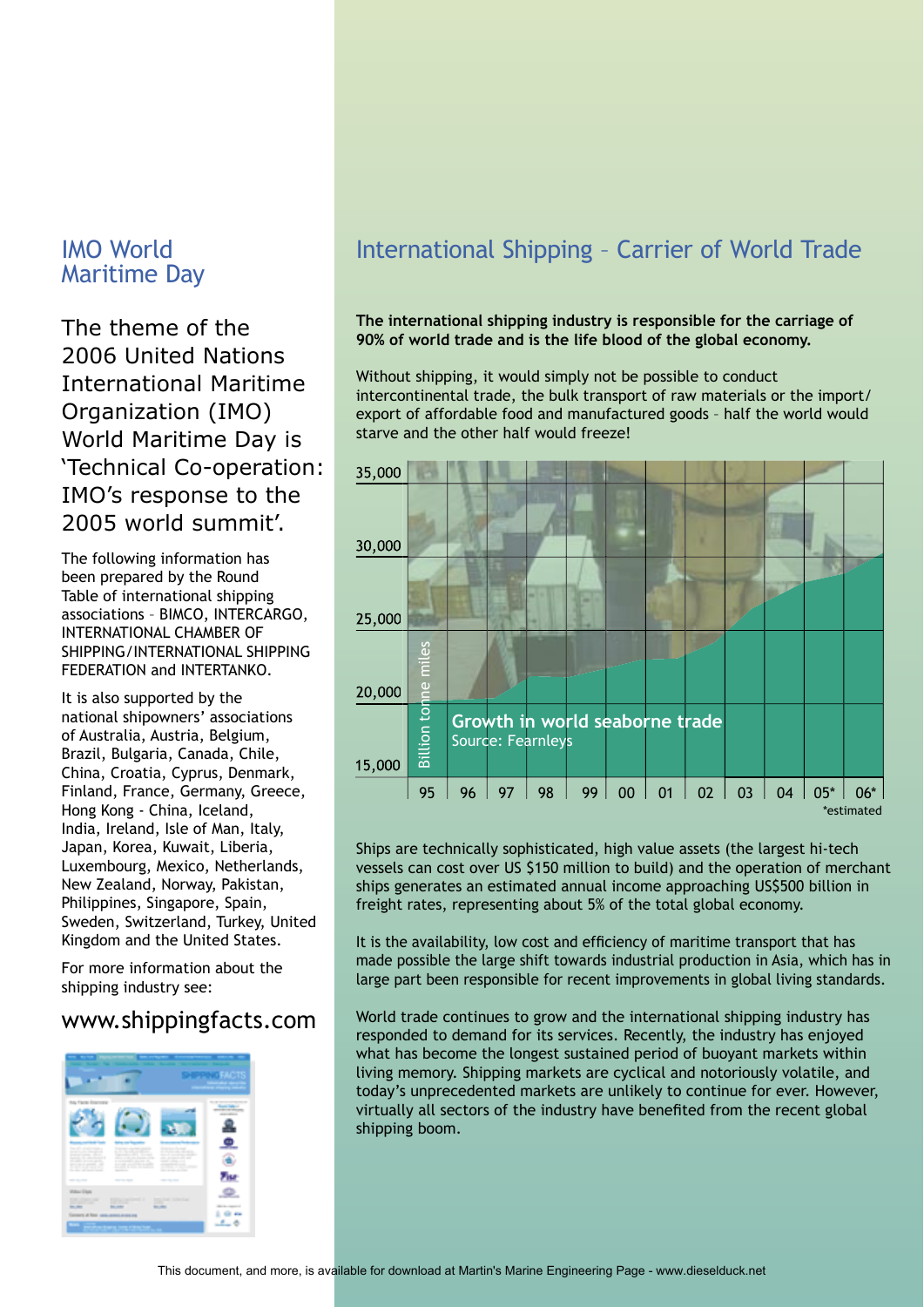

*International Maritime Organization (IMO) in session in London*

# Global Regulation for a Global Industry

#### **Shipping is an international industry which depends upon a global regulatory framework to operate efficiently.**

Shipping enjoys a relatively level 'playing field' between maritime nations, as well as healthy competition between individual shipping companies, of which there are around 10,000 involved in international trades, operating about 50,000 ships.





Shipping is highly regulated at the global level, notably by the United Nations International Maritime Organization (IMO), which is responsible for safety of life at sea, maritime security and the protection of the marine environment. In addition, the International Labour Organization (ILO) establishes standards of employment and working conditions for seafarers.

It is vital that regulations on matters such as construction standards, navigational rules and crew qualifications are common to all ships in international trade. When a ship sails from Brisbane to Buenos Aires, the same rules need to apply at both ends of the voyage. The alternative would be a web of conflicting national regulations, resulting in market distortions and administrative confusion that would compromise the efficiency of world trade.

The level of ratification and enforcement of IMO Conventions is very high in comparison with international rules adopted for land based industries. For example, the provisions of the Safety of Life at Sea Convention (SOLAS) and the International Convention for the Prevention of Pollution from Ships (MARPOL) have been implemented by virtually every maritime country. IMO regulations are enforced on a global basis and nations have the power to detain foreign ships in port if they do not conform to international rules.

ILO has also adopted the Maritime Labour Convention (MLC) which is shortly expected to be implemented on a global basis, to provide a level playing field with regard to seafarers' employment standards.

The safety record of the industry and its environmental performance are impressive (see graphs, right). National and regional policy makers occasionally question the efficiency of the international regulatory regime under which shipping operates. But when consideration is given to the difficulties involved in securing international agreement on complex technical requirements, IMO is a model of efficiency.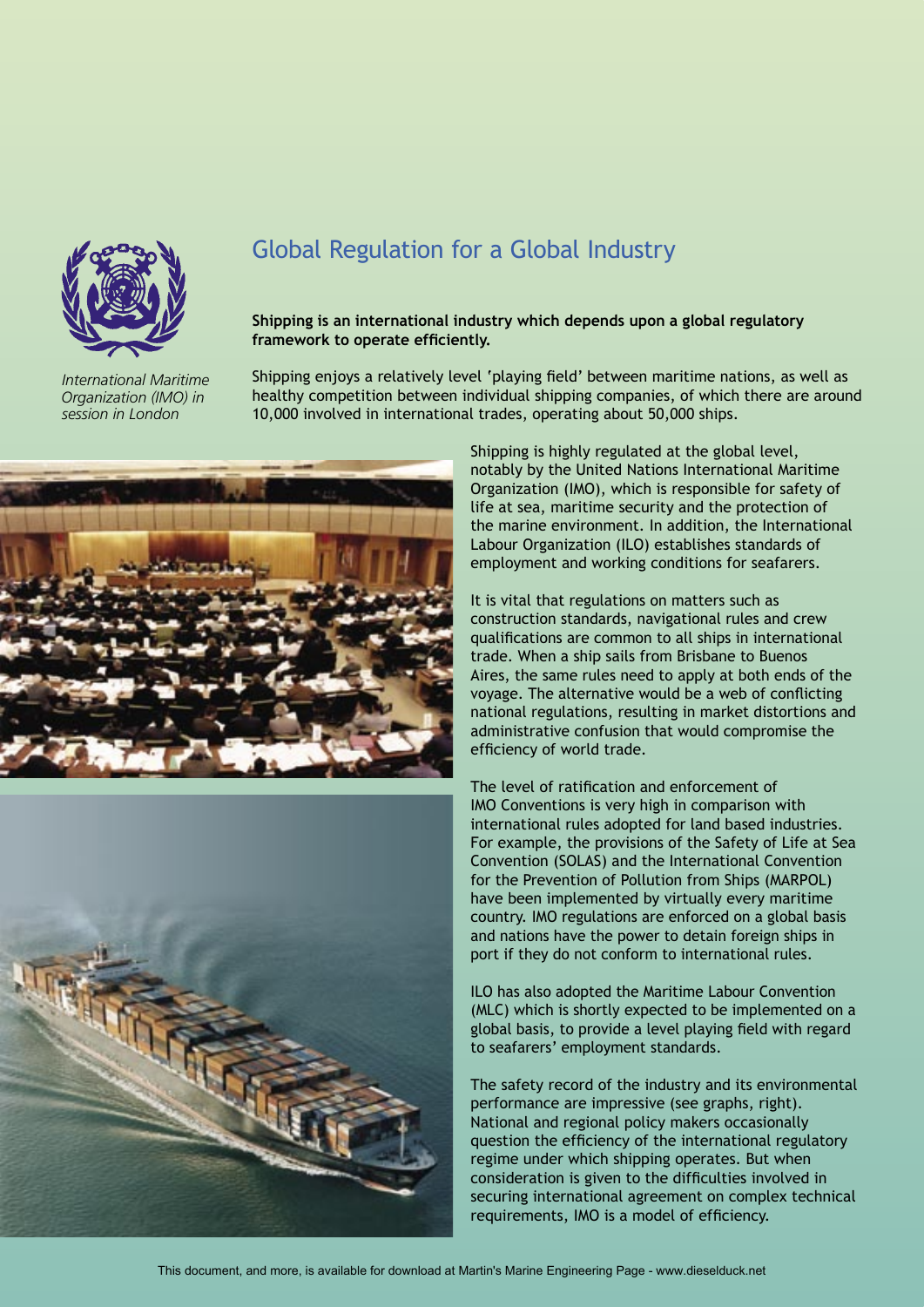

## Shipping's performance



#### **Quantity of oil spilled (tonnes)**



#### **Comparison of CO2 emissions between different transport modes**



### Technical Co-operation and the IMO Voluntary Member State Audit Scheme

It is probably not overstating the case to suggest that the recent adoption of the IMO Voluntary Member State Audit Scheme will prove to be the most significant IMO regulatory milestone of the decade. For the first time, maritime administrations will be subject to external audit of how effectively they implement and enforce IMO safety and pollution prevention regulations. Moreover, the auditors will act under the auspices of IMO, using specially trained experts nominated by other IMO member states.

#### **Crucially, the results of the audits should allow resources from IMO's Technical Co-operation programme to be better targeted at maritime administrations in less developed countries.**

It will take time for the audits to be conducted and for the actions that follow to bear fruit. However, the development is significant, not only because all flag states can learn from their peer group, but more particularly because most of the small number of substandard ships that still trade, at risk to their crews and the environment and with an unfair advantage over their competitors, are concentrated in just a handful of poorly performing flag states.

The Round Table organisations have been strong supporters of the development of the IMO Scheme and have been impressed by the pragmatic way in which governments have addressed understandable concerns about sovereignty. The IMO audit is thus voluntary, as is the Code on the Implementation of Mandatory IMO Instruments on which the audits will be based. In practice, however, and importantly, it will be vital for any reputable maritime administration to submit to an audit in order to maintain its reputation and to satisfy its shipping company clients.

Meanwhile, as a complement to the IMO Scheme, the Round Table of international shipping associations has updated its Shipping Industry Guidelines on Flag State Performance. The Guidelines are accompanied by the industry's Flag State Performance Table, which continues to be updated on an annual basis (see www.marisec.org/flag-performance).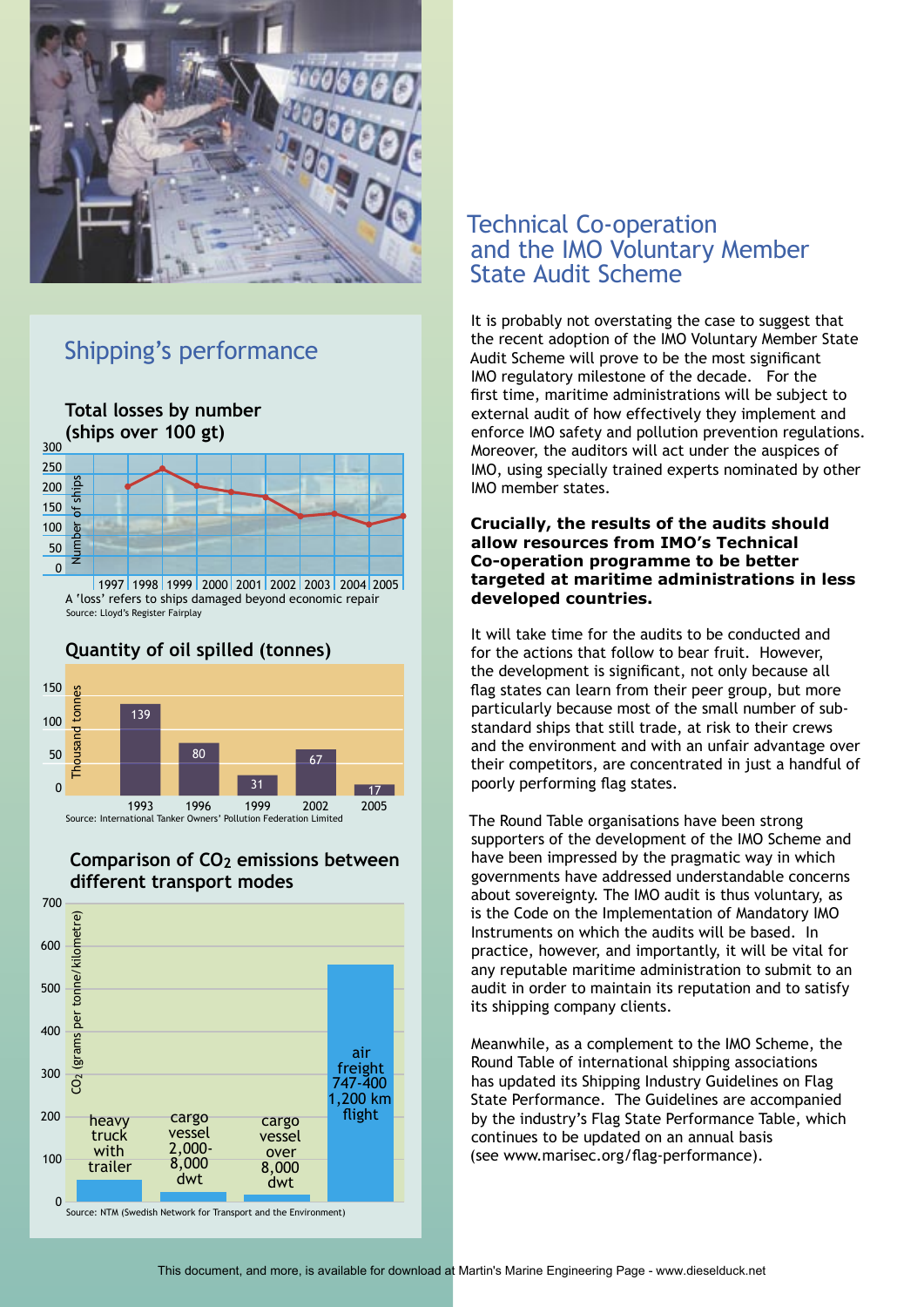# The low costs of maritime transport

Due to continuous improvements in technology and efficiency, maritime transport costs are very competitive.



•The typical cost to a consumer in the United States of transporting crude oil from the Middle East, in terms of the purchase price of gasoline at the pump, is less than one US cent per litre.



•The typical cost of transporting a tonne of iron ore from Australia to Europe by sea is about US \$10.



• The typical cost of transporting a 20 foot container from Asia to Europe carrying over 20 tonnes of cargo is about the same as the economy airfare for a single passenger on the same journey.

#### **Typical Ocean Freight Costs** (Asia-US or Asia-Europe)

|                      | Unit          | <b>Typical</b><br><b>Shelf Price</b> | Shipping<br><b>Costs</b> |
|----------------------|---------------|--------------------------------------|--------------------------|
|                      |               |                                      |                          |
| <b>TV Set</b>        | 1 unit        | \$700.00                             | \$10.00                  |
|                      |               |                                      |                          |
| <b>DVD/CD Player</b> | 1 unit        | \$200.00                             | \$1.50                   |
| Vacuum               |               |                                      |                          |
| Cleaner              | 1 unit        | \$150.00                             | \$1.00                   |
| Scotch<br>Whisky     | <b>Bottle</b> | \$50.00                              | \$0.15                   |
|                      |               |                                      |                          |
| Coffee               | $1$ kg        | \$15.00                              | \$0.15                   |
|                      |               |                                      |                          |
| <b>Biscuits</b>      | Tin           | \$3.00                               | \$0.05                   |
|                      |               |                                      |                          |
| <b>Beer</b>          | Can           | \$1.00                               | \$0.01                   |
|                      |               |                                      |                          |

Bulk shipping costs Bulk shippinsed by<br>have increased by  $\frac{1}{10}$  increased last<br>have increased last 50 years.<br>50 years.<br>US retail prices have risen by almost 700%!

#### **Different sectors as a percentage of total number of ships in the world fleet 1 Jan 2006**